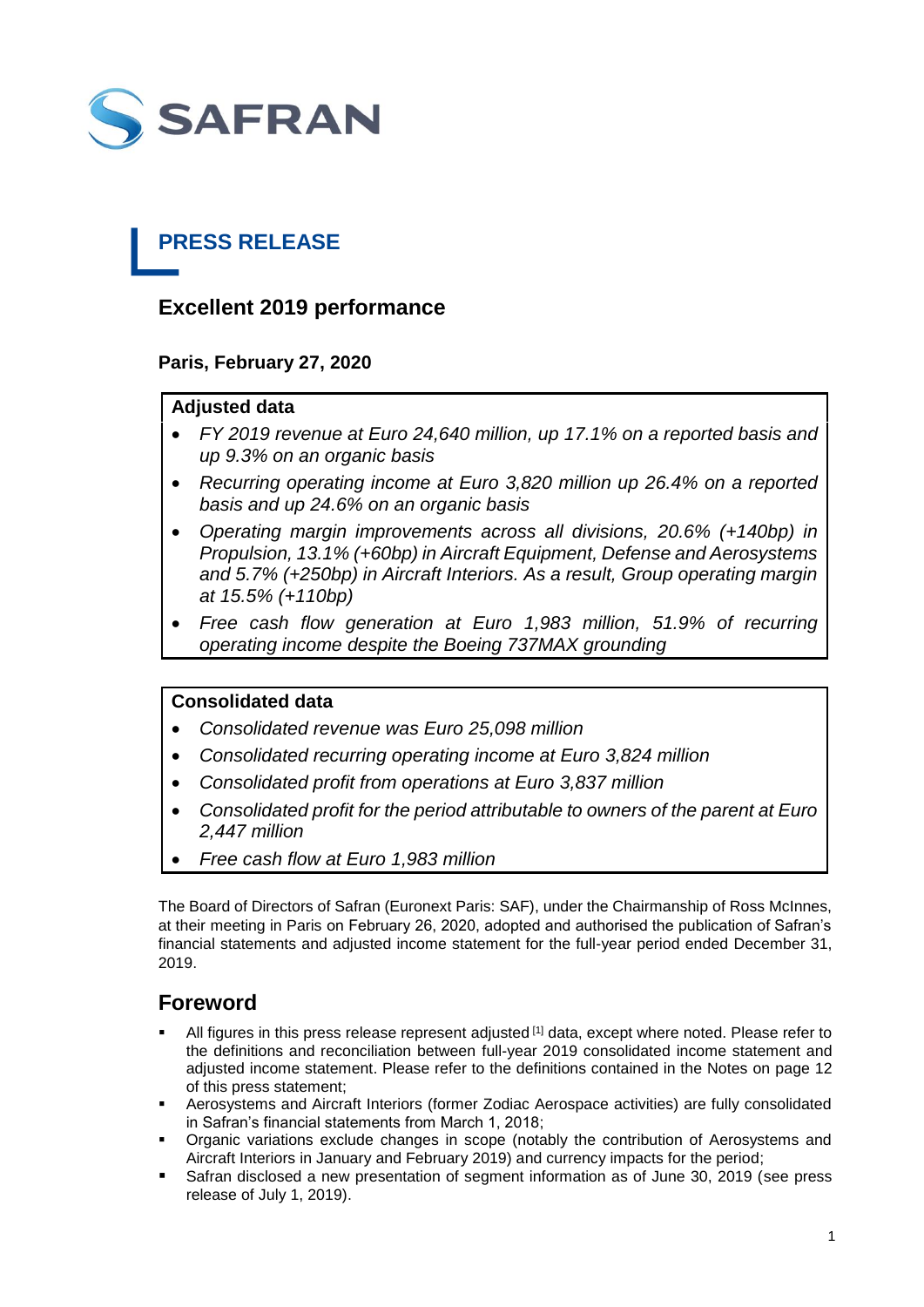

## **Executive commentary**

CEO Philippe Petitcolin commented:

"*All businesses did very well in 2019, another strong year for Safran in terms of growth, profitability and cash generation. In a challenging environment, we delivered 2,127 LEAP and CFM56, reorganized our Equipment and Aerosystems activities and continued to improve the performance of Aircraft Interiors. In 2020, Safran will continue to rely on its adaptability, the dedication of its teams and the robustness of its business model."*

## **Key business highlights**

#### **1- Aerospace Propulsion**

#### **Stable narrowbody engine deliveries**

In 2019, combined shipments of CFM56 and LEAP engines reached 2,127 units, compared with 2,162 in 2018.

#### **LEAP commercial success**

CFM International confirmed its commercial leadership. The LEAP recorded 1,968 orders and commitments in 2019 bringing the total LEAP backlog to 15,614 engines at December 2019.

#### **LEAP program**

CFM International continued to ramp-up production of LEAP engines. 1,736 units were delivered in 2019 compared with 1,118 in 2018.

LEAP-1A: 55 airlines are operating 632 aircraft powered by LEAP-1A engines totalling over 5.5 million flight hours so far.

LEAP-1B: before the grounding of the 737MAX**,** 54 airlines were operating 387 aircraft powered by LEAP-1B engines totalling over 1.7 million flight hours so far.

LEAP-1C: The 6th COMAC C919 test aircraft made its first flight on December 27, 2019.

#### **CFM56 program**

CFM56 engines deliveries are ramping down as planned, reaching 391 units in 2019 compared with 1,044 engines in 2018. In June, CFM56 fleet established a new world record by becoming the first aircraft engine family in aviation history to achieve one billion engine flight hours.

#### **Civil aftermarket** <sup>1</sup>

2019 civil aftermarket revenue was up 9.9% in USD terms including an increase of 10.2% in Q1, 10.2% in Q2, 9.2% in Q3 and 10.2% in Q4. Growth was driven by spare parts sales, both for latest generation CFM56 engines and widebody platforms and also by higher service contracts.

#### **Helicopter turbines**

1

Safran received new turbines certifications in Q4, bringing the total to four in 2019, among which:

- EASA (European Aviation Safety Agency) Type Certification for its Ardiden 1U engine, installed on India's LUH (Light Utility Helicopter) 2 ;
- EASA Type Certification for its Aneto-1K engine, as fitted to the Leonardo AW189K. Intended for super-medium and heavy helicopters, the Aneto family produces between 2,500 and 3,000 shp. This is the first certification for Safran new range of high thrust turbines.

<sup>1</sup> Civil aftermarket (expressed in USD): this non-accounting indicator (non-audited) comprises spares and MRO (Maintenance, Repair & Overhaul) revenue for all civil aircraft engines for Safran Aircraft Engines and its subsidiaries and reflects the Group's performance in civil aircraft engines aftermarket compared to the market.

<sup>&</sup>lt;sup>2</sup> LUH is a new three-ton, single-engine, multi-purpose rotorcraft designed by Hindustan Aeronautics Ltd. (HAL).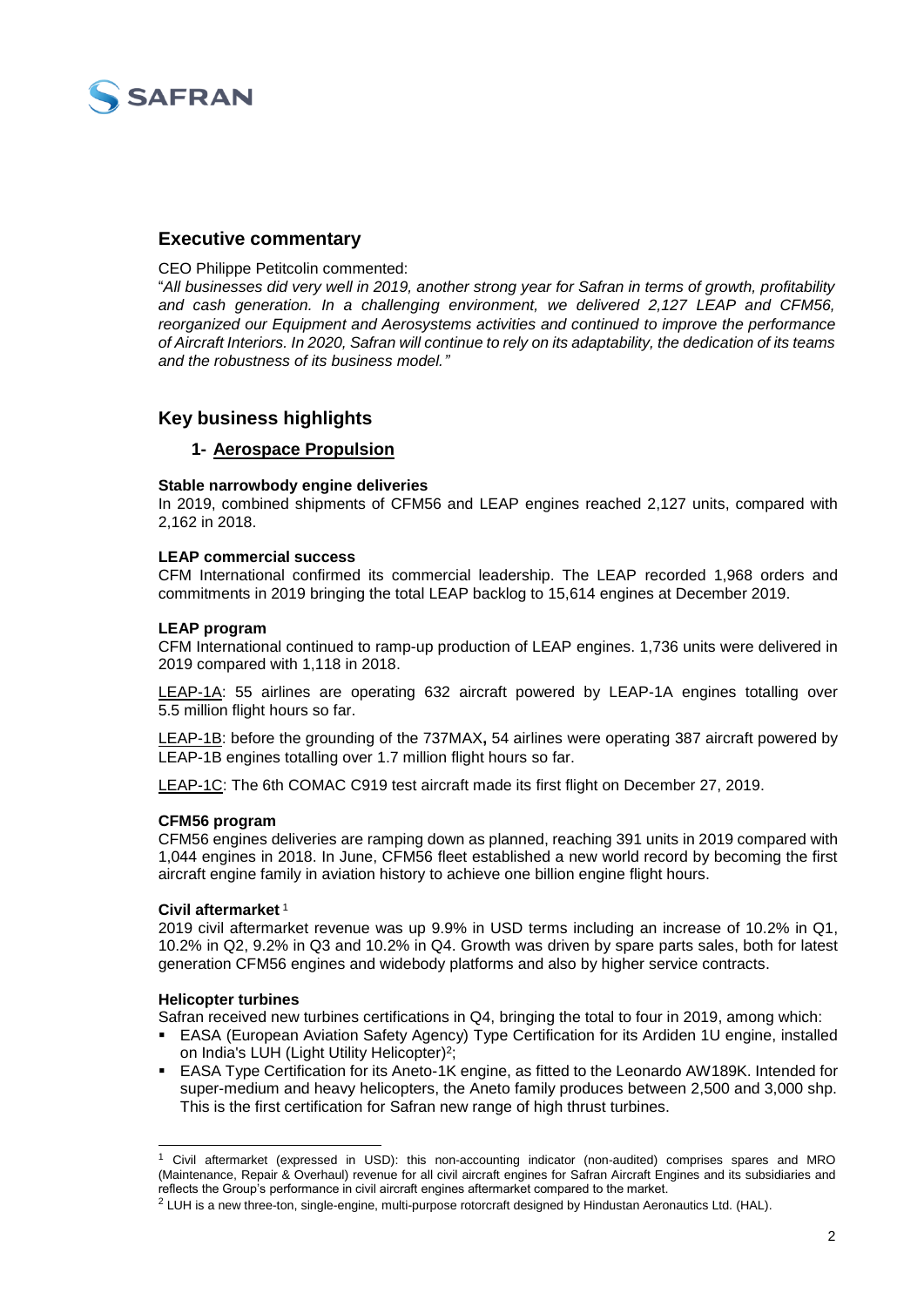

## **2- Aircraft Equipment, Defense and Aerosystems**

#### **Nacelles**

Safran will provide the complete nacelle for Gulfstream Aerospace's G700 business jet (Pearl 700 turbofan), which was unveiled at the 2019 NBAA Business Aviation Convention & Exhibition in Las Vegas.

#### **Carbon brakes**

Safran signed carbon brakes contracts with airlines for more than 850 aircraft in 2019. The total installed base was close to 10,300 aircraft at the end of 2019. Safran is the world leader in carbon brakes for commercial aircraft above 100 passengers.

#### **Electronics & Defense**

Safran won contract with Armasuisse for 1,000 multifunction infrared goggles (JIM Compact™, MOSKITO TI™) and more than 8,000 stereoscopic night vision goggles (NYX™). Switzerland's selection confirms Safran's position as one of the world's leading suppliers of handheld optronic equipment.

The NATO Support and Procurement Agency (NSPA) selected Safran to deliver several dozens of long-range multifunctional thermal imagers to the Danish Armed Forces.

#### **Electrical & Power**

Safran's ENGINeUS™ smart electric motors started to fly on the VoltAero Cassio 1 hybrid-electric testbed aircraft. Two ENGINeUS™ 45 motor versions have been installed in forward-facing positions on the wings as part of this aircraft's "push-pull" propulsion configuration. The ENGINeUS™ 45 delivers a continuous power of 45 kW and features built-in, dedicated control electronics.

#### **Aerosystems**

The threshold of 5 million life vests produced has been reached.

Safran is the world leader in emergency evacuation technologies with a complete range of products (life vest, evacuation slides, rafts).

First flight of the LiSafe fuel gauging system aboard the Boeing 777X.

#### **3- Aircraft Interiors**

#### **Cabin**

Safran has been selected by a major Asian low cost carrier to provide the galleys of their large fleet of future A330neo linefit and by Turkish Airlines to provide Hybrite Trolleys.

#### **Seats**

Safran has been selected notably by major Asian and Pacific airlines to provide:

- first class, business class and premium economy class for A350;
- **business class for Boeing 787;**

#### **Passenger Solutions**

Safran IFE business has continued on its successful track record and received business awards for several undisclosed customers in Europe and Asia, mostly both for Seat back IFE and Connectivity solutions. Some of the airline customers are new to the Group Rave Product Line. This allows Safran to extend its customer base to beyond 50 Airlines with several of them being top tier.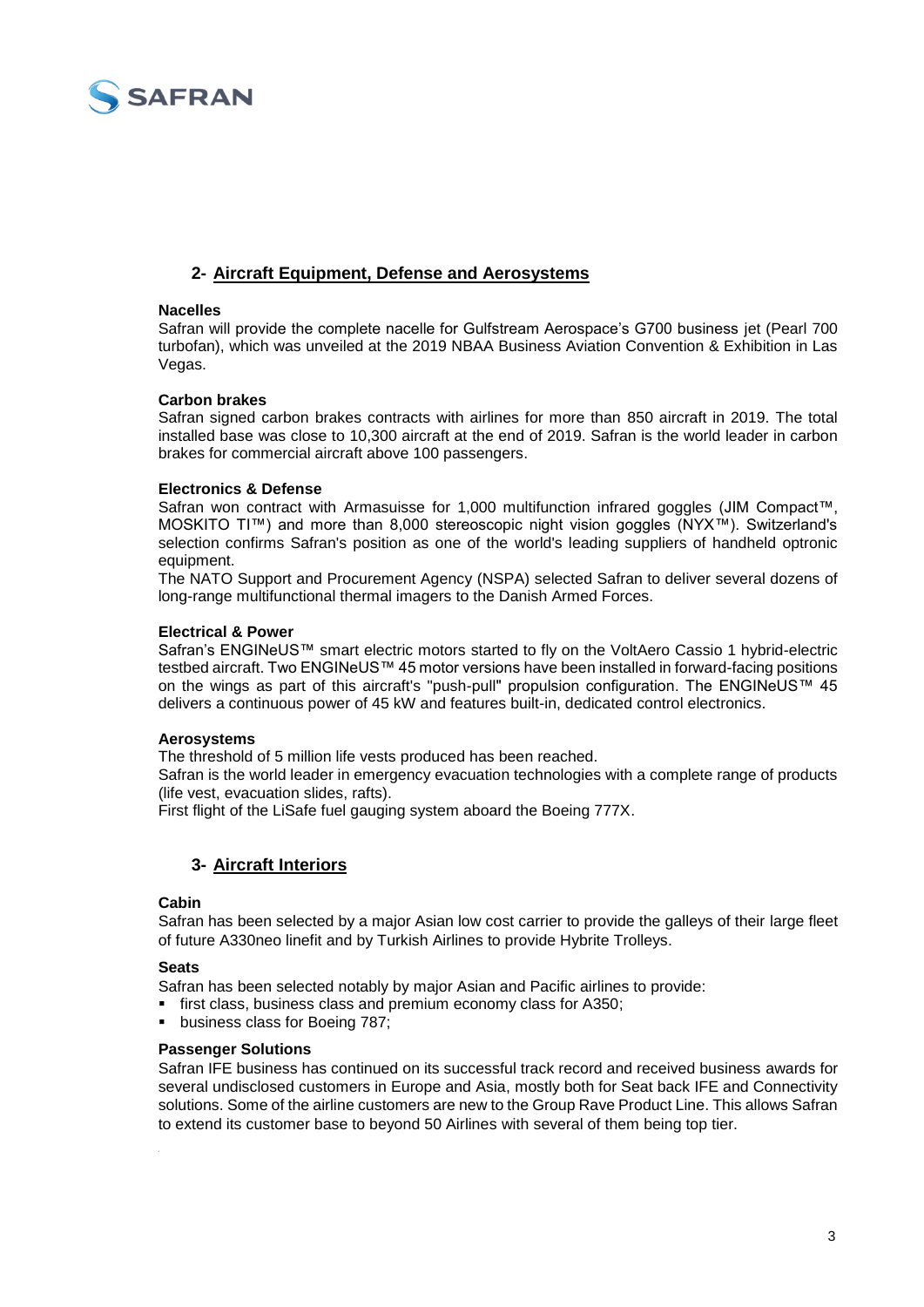

## **FY 2019 results**

**2019 revenue amounted to Euro 24,640 million. This represents an increase of 17.1%, or Euro 3,590 million, compared to the year ago period.** Changes in scope had a net contribution of Euro 929 million, of which Euro 781 million from former Zodiac Aerospace activities (2 months) and Euro 148 million related to the acquisition of ElectroMechanical Systems. The net impact of currency variations was Euro 704 million, reflecting a positive translation effect on non-Euro revenues, principally USD. The average EUR/USD spot rate was 1.12 to the Euro in 2019, compared to 1.18 in the year-ago period. The Group's hedge rate was stable at USD 1.18 to the Euro between 2019 and 2018.

On an organic basis, revenue increased by 9.3% as all divisions contributed positively:

- Growth in Propulsion (+10.8%) was supported by OE volumes (civil and military) as well as services (civil aftermarket and military support activities);
- Aircraft Equipment, Defense and Aerosystems sales increased by 7.4% thanks to nacelles (services and OE), avionics activities and landing systems support activities;
- Aircraft Interiors revenue (+8.8%) was supported by OE sales for Seats and Passenger Solutions and by services from all the activities.

#### **2019 recurring operating income<sup>3</sup> reached Euro 3,820 million, up 26.4% compared to 2018.**  This increase includes scope changes of Euro 41 million as well as a positive currency impact of

Euro 13 million (conversion effect on foreign subsidiaries).

On organic basis, recurring operating income increased by 24.6% thanks to all divisions: Propulsion growth of 21.9% mainly came from civil aftermarket and military activities;

- Aircraft Equipment, Defense and Aerosystems recurring operating income increased by 16.6% thanks to services activities and continuous improvement of industrial performance;
- The strong growth of Aircraft Interiors recurring operating income (+140.7%) was supported by OE and services activities from Seats as well as Passenger Solutions, and cost production decrease over all businesses.

The Group recurring operating income margin stood at 15.5% of sales compared with 14.4% in the year ago period.

One-off items, which amounted to Euro 13 million, are mainly related to capital gains on a building disposal and of a subsidiary (ex-Zodiac portfolio pruning).

**Adjusted net income – Group share was Euro 2,665 million** (basic EPS of Euro 6.20 and diluted EPS of Euro 6.13) compared with Euro 1,981 million in 2018 (Basic EPS of Euro 4.60 and diluted EPS of Euro 4.54). It includes:

Net adjusted financial income of Euro (89) million, including cost of debt of Euro (33) million;

An adjusted tax expense of Euro (1,012) million (27% apparent tax rate);

The reconciliation between 2019 consolidated income statement and adjusted income statement is provided and commented in the Notes on page 13.

## **Cash flow and net debt**

1

**Operations generated Euro 1,983 million of free cash flow<sup>4</sup> .** Free cash flow generation was driven by cash from operations of Euro 4,042 million, devoted principally to tangible and intangible investments (at Euro 1,162 million net of a building disposal) and to an increase of Euro 897 million in working capital in the context of the rise of inventories and trade receivables including Boeing. As regards to the Boeing 737MAX grounding, the free cash flow has been impacted in 2019 for an amount of around Euro (700) million in line with previous announcements.

<sup>&</sup>lt;sup>3</sup> Operating income before capital gains or losses on disposals / impact of changes of control, impairment charges, transaction and integration costs and other items.

<sup>&</sup>lt;sup>4</sup> This non-accounting indicator (non-audited) is equal to cash flow from operating activities less working capital and acquisitions of property, plant and equipment and intangible assets.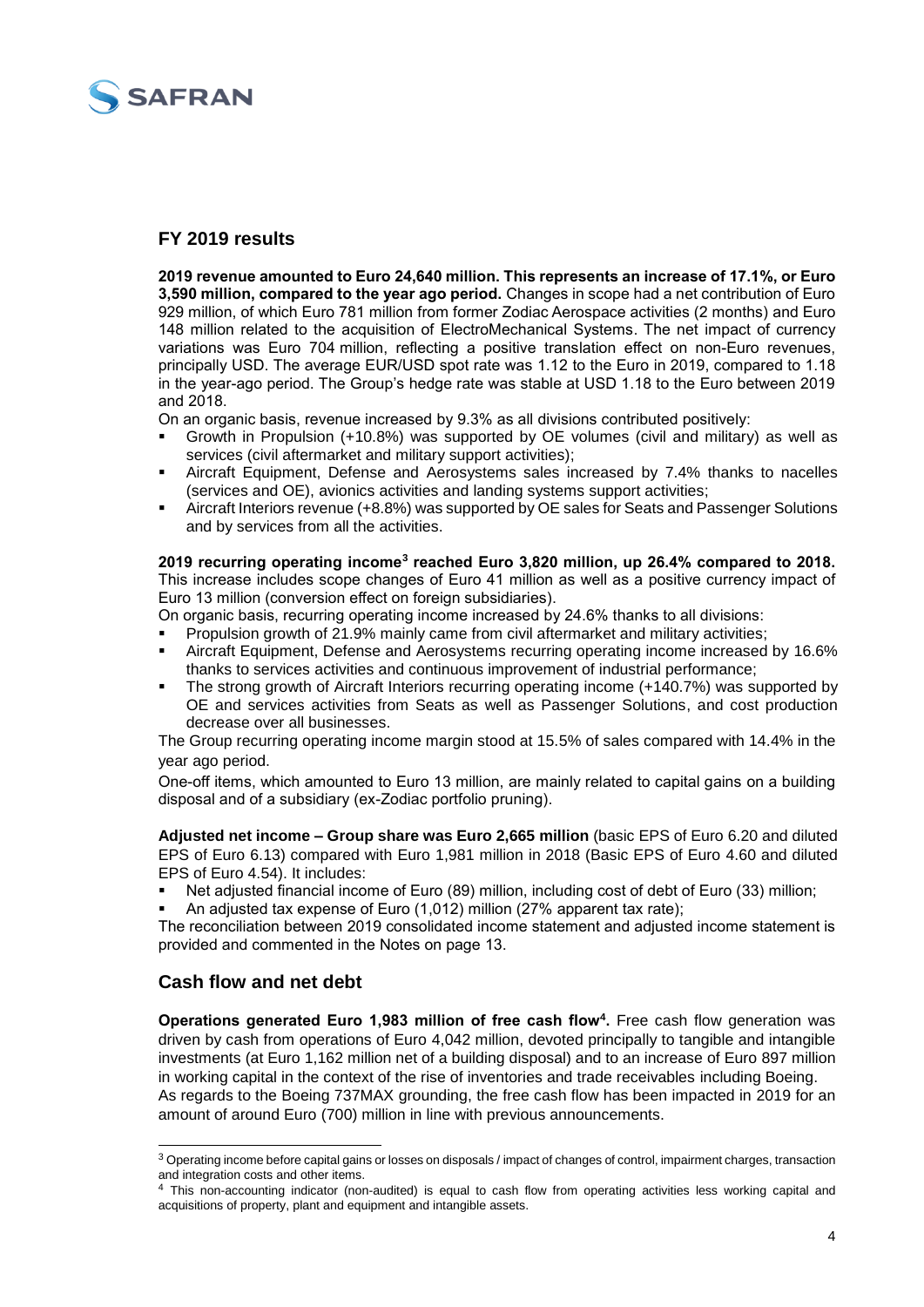

#### **2019 annual dividend**

A dividend payment of Euro 2.38 per share (a 30.8% increase compared with 2018) will be proposed to the shareholders' vote at the Annual General Meeting on May 28, 2020, representing a 38% payout ratio.

#### **Update on the share buyback program**

The share buyback program for Euro 2.3 billion announced in May 2017 has now been fully executed, for a total of 20 million shares. Further to the cancellation of 11.4 million shares in 2018, an additional 8.6 million treasury shares have been cancelled in December 2019.

#### **Net Debt**

The net debt was Euro 4,114 million as of December 31, 2019 compared to a net debt of Euro 3,269 million as of December 31, 2018, including notably the implementation of IFRS16 for Euro 529 million.

#### **Research & Development**

Total R&D, including R&D sold to customers, reached Euro (1,725) million, compared with Euro (1,472) million in 2018. The increase of R&D spending between 2019 and 2018 includes the former Zodiac Aerospace R&D activities.

R&D expenses before research tax credit was Euro (1,337) million, compared with Euro (1,226) million for 2018.

Capitalised R&D was Euro 325 million compared with Euro 320 million for 2018.

Amortisation and depreciation of capitalised R&D was Euro (270) million compared with Euro (218) million for 2018.

The impact on recurring operating income of expensed R&D was Euro (1,116) million compared with Euro (973) million in the year ago period. This increase includes the consolidation of Zodiac Aerospace (12 months in 2019 vs 10 months in 2018).

## **Financing**

Safran repaid two borrowings that matured during 2019: the USD 155 million 7-year tranche of the USD 1.2 billion 2012 US private placement was repaid in February 2019 and the EUR 500 million two-year floating rate notes issued in June 2017 was repaid in June 2019. No new long-term debt was raised in 2019.

## **Currency hedges**

Safran's hedging portfolio totalled USD 28.1 billion at February 18, 2020. The estimated annual average exposure is set at USD 11.0 billion until 2023. Current market conditions and the composition of Safran's portfolio have made possible an improvement of the outlook for targeted hedge rates.

2020: the firm coverage of the estimated net exposure is USD 9.7 billion (compared with USD 9.5 billion in October 2019). The targeted hedge rate is now set at USD 1.16 (vs. USD 1.16 to USD 1.18 previously)

2021: the firm coverage of the estimated net exposure is USD 7.9 billion (compared with USD 8.4 billion in October 2019). The targeted hedge rate is expected to be between USD 1.14 and USD 1.16 (vs. USD 1.15 to USD 1.18 previously).

2022: the firm coverage of the estimated net exposure is USD 6.5 billion (same amount as in October 2019). The targeted hedge rate is expected to be between USD 1.12 and USD 1.14 (vs. USD 1.15 to USD 1.18 previously).

2023: Safran initiated firm coverage of USD 4.0 billion (compared with USD 2.2 billion in October 2019). The targeted hedge rate is expected to be between USD 1.10 and USD 1.12.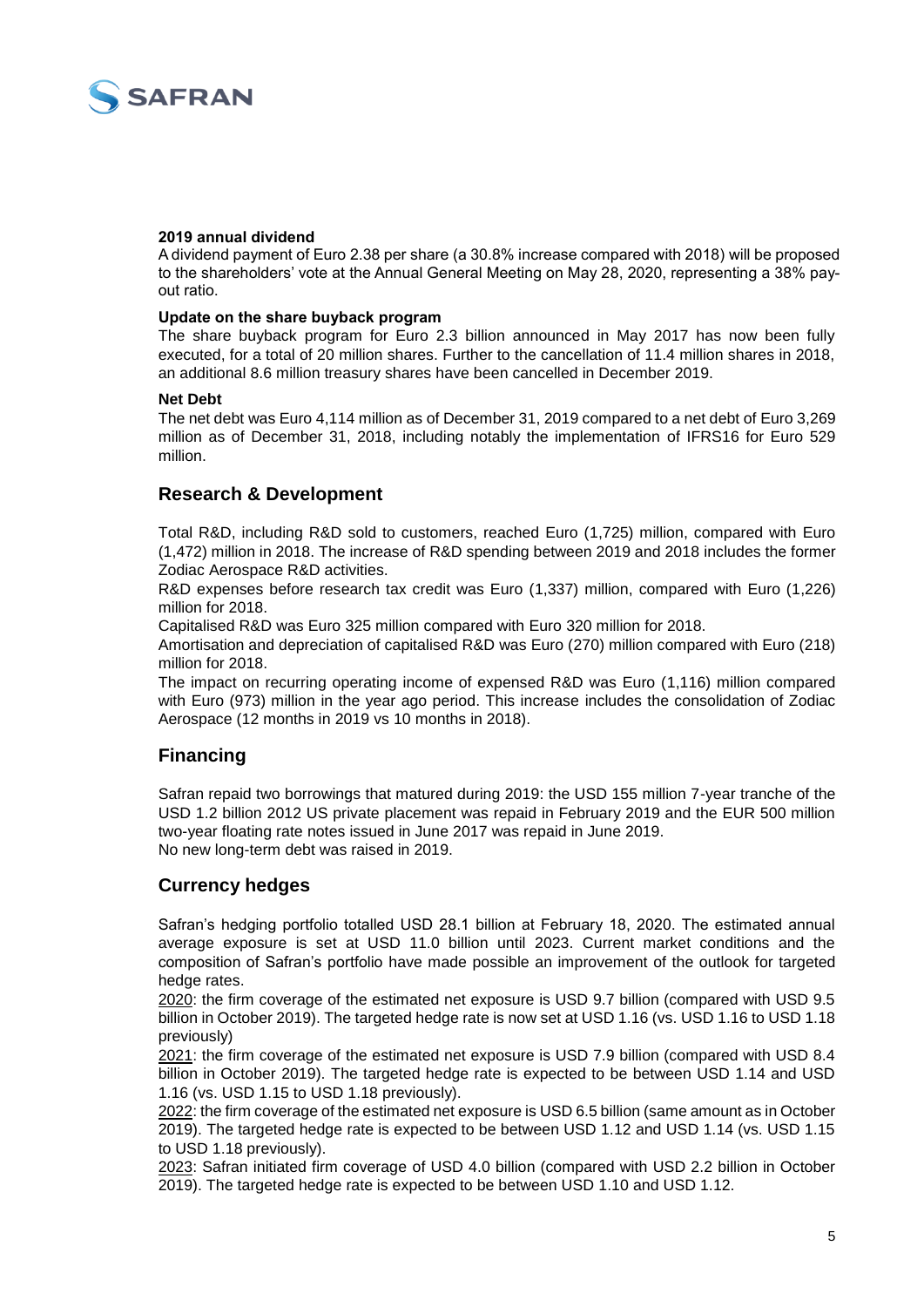# **SAFRAN**

## **Full-Year 2020 outlook**

To take into account Boeing's decision of 737MAX production halt starting in January 2020 and an estimated return to deliveries in mid-2020, Safran has set its 2020 outlook using:

- The assumption of an annual production of around 1,400 LEAP based on an average production of 10 LEAP-1B engines per week over the year;
- And the agreement between CFM International and Boeing for the payments of its engines.

Safran has implemented an adaptation plan to adjust to this situation; it includes savings on direct costs, overheads, hiring freeze and a reduction in R&D and Capex for 2020.

#### **Safran expects for FY 2020:**

- At an estimated average spot rate of \$1.13 to the Euro in 2020, adjusted revenue is expected to decrease in the range 0% to (5)% compared with 2019. Similar variation in organic terms;
- Adjusted recurring operating income is expected to grow around 5% at a hedged rate of USD 1.16 to the Euro;
- Free cash flow is expected to be higher than in 2019.

The outlook is based notably on the **following assumptions**:

- Decrease in aerospace OE deliveries (civil and military engines);
- Civil aftermarket growth in the high single digits, as long as disruption created by the coronavirus on air traffic does not extend beyond Q1-2020;
- Transition CFM56 LEAP: neutral impact on Propulsion adjusted recurring operating income variation;
- Equipment/Aircraft Interiors: slight organic growth of sales in Equipment and organic decrease of sales in Aircraft Interiors. Continued improvement in the adjusted recurring operating income of these two divisions;
- Decrease of R&D expenses in the range of Euro 50 to 100 million. Positive impact on adjusted recurring operating income after activation and amortisation;
- Stable level of tangible investments between 2019 and 2020.

#### **Medium Terms ambitions**

- 2022 ambitions, as communicated on November 29, 2018 during the Capital Markets Day (CMD), were based on assumptions that will need to be updated to reflect the impact of the 737MAX grounding;
- Due to strong performance across Safran's businesses, the year 2019 was higher than the trajectory taken into account in the 2018-2022 CMD objectives;
- New assumptions will recognize the improvement of the targeted hedge rates over the period;
- Mid-term ambitions will be updated after the 737MAX return to service and new ramp-up are clarified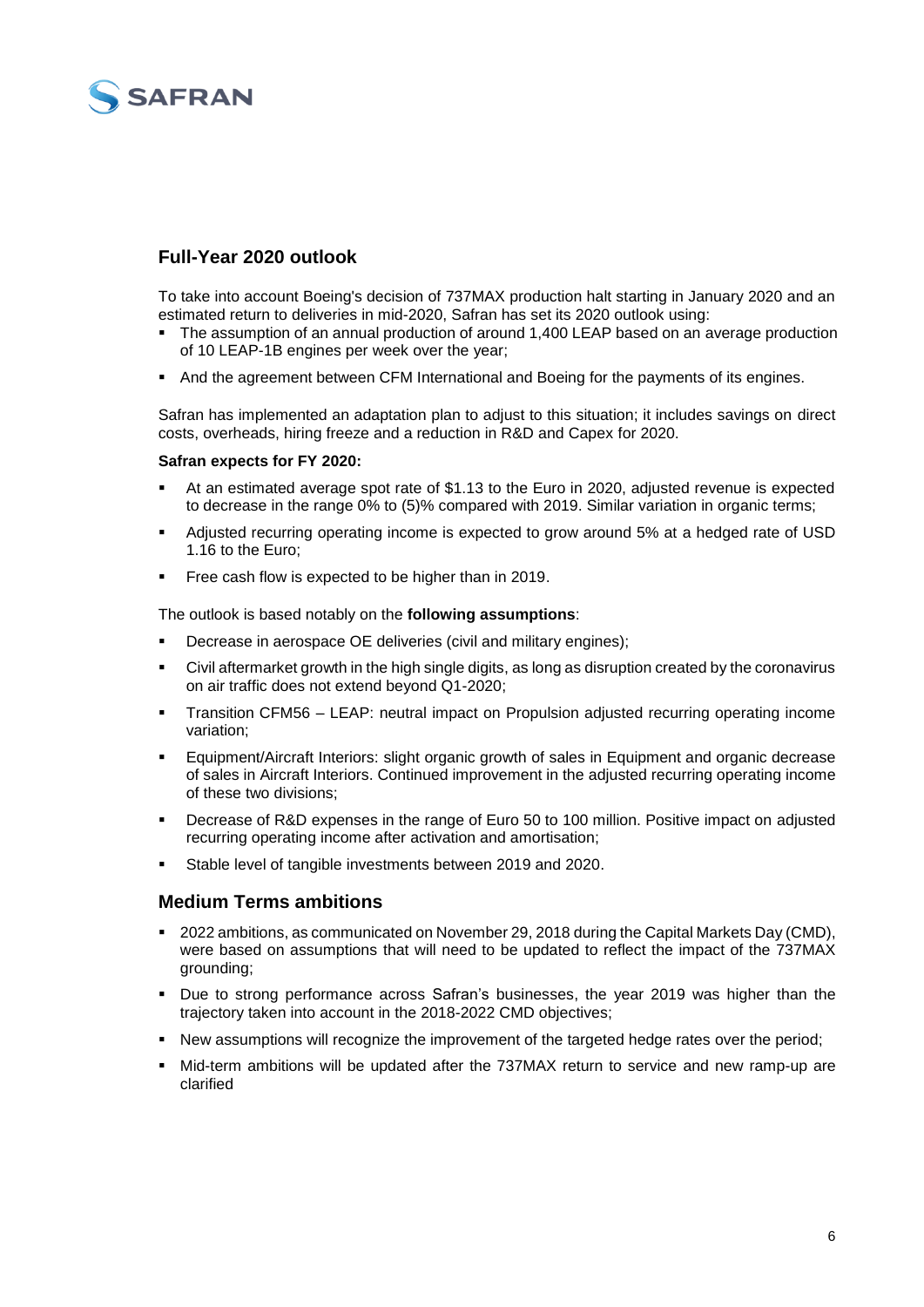

## **Business commentary for 2019**

## **Aerospace Propulsion**

In 2019, revenue was Euro 12,045 million, up 13.9% compared to Euro 10,579 million in 2018. On an organic basis, revenue grew 10.8%, notably thanks to the contribution of civil aftermarket (9.9% in USD terms), military engines OE (M88) and services. Helicopter turbines support activities also contributed to the growth.

- OE revenue grew 13.5% (10.1% organically), despite the impact of the 737MAX grounding on LEAP-1B engines deliveries; total narrowbody engines deliveries (CFM56+LEAP) reached 2,127 units (-35 vs. 2018). M88 engines deliveries amounted to 62 units in 2019 compared with 23 in 2018. Helicopter turbines OE deliveries decreased compared to 2018.
- Services revenue increased by 14.2% (in €, 11.4% organically) and represented 56.9% of sales. Civil aftermarket revenue (in USD) grew 9.9% (in USD) thanks to continuous higher spare parts sales for the latest generation of CFM56 engines and widebody platforms and a higher contribution of services contracts. Military services as well as helicopter turbines support activities contributed positively during the year.

Recurring operating income was Euro 2,485 million, an increase of 22.4% compared with Euro 2,030 million in 2018. Recurring operating margin grew from 19.2% to 20.6%.

The profitability benefited from the civil aftermarket growth and the higher contribution of military activities.

The CFM56-LEAP transition was a headwind of €(98)M to Propulsion adjusted recurring operating income growth in FY 2019 compared with FY 2018, in the high end of the 2019 guidance range [Euro (50) to (100) million].

## **Aircraft Equipment, Defense and Aerosystems**

In 2019, revenue was Euro 9,256 million, up 16.5% compared with Euro 7,942 million in the year ago period. On an organic basis, revenue was up 7.4% notably due to nacelles sales and to landing systems support activities.

 OE revenue grew 16.7% (or 6.8% organically) in 2019 mainly driven by increased volumes of A320neo and A330neo nacelles, wiring and avionics. Deliveries of nacelles for LEAP-1A powered A320neo intensified and reached 602 units in 2019 (438 units in 2018). The ramp up of A330neo nacelles continued with 92 nacelles delivered in 2019 compared to 18 units in 2018. OE revenue was sustained by the ramp up of the wiring for the Boeing 787 program. OE sales were also supported by avionics (FADEC for LEAP, flight control and on-board information systems) and Defense (sighting systems) activities.

As previously flagged, lower A380 nacelles volumes as well as A320ceo thrust reversers negatively impacted OE sales.

 Services revenue grew 16.3% (8.7% organically) in 2019, driven by continuing momentum in carbon brakes, landing gear, and nacelles support activities (mainly for A320neo). Safran Aerosystems activities (safety and fluid systems) also contributed to the full year growth.

Recurring operating income was Euro 1,209 million, an increase of 21.9% compared to Euro 992 million in 2018. Recurring operating margin increased from 12.5% to 13.1%. The growth in profitability was driven by higher volumes coming from nacelles and landing systems activities (notably in services) and by the benefits of cost reduction and productivity actions. This growth was partially offset by higher R&D impact on P&L and the dilutive impact of scope.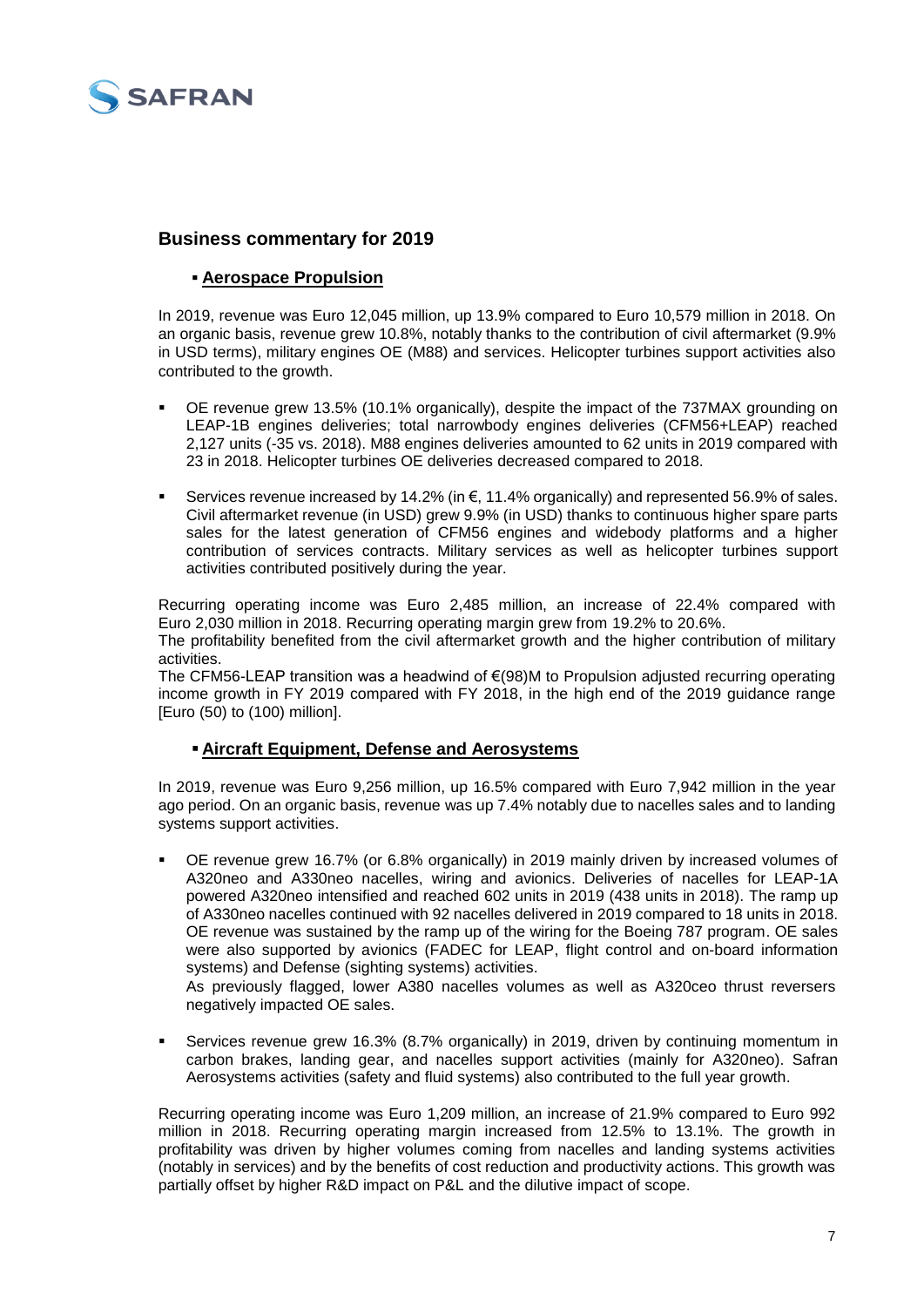

#### **Aircraft Interiors**

In 2019, revenue was Euro 3,321 million, up 32.3% compared to Euro 2,511 million in 2018. On an organic basis, revenue grew 8.8% mostly driven by Seats and Passenger solutions activities whereas cabin was flat.

- OE revenue grew 30.8% (or 7.7% organically) in 2019. Sales increased thanks to the ramp up of business class seats programs (Fusio and Polaris), A350 toilets deliveries and Connected Cabin (IFE) for Passenger Solutions. Lower volumes for galleys in Cabin impacted the growth.
- Services revenue grew 36.4% (11.9% organically) in 2019, mainly driven by Safran Seats aftermarket and to a lesser extent by Safran Cabin and Passenger Solutions activities.

Recurring operating income was Euro 188 million, an increase of 107 million compared to Euro 81 million in 2018. Recurring operating margin increased from 3.2% to 5.7%. The profitability increased in all businesses thanks to increasing volumes, lower non-quality costs and productivity plans.

#### **Holding and others**

The reporting segment "Holding and others" includes costs of general management as well as transverse services provided for the Group and its subsidiaries including central finance, tax and foreign currency management, Group legal, communication and human resources.

In addition, the holding invoices subsidiaries for shared services including administrative service centres (payroll, recruitment, IT, transaction accounting), a centralised training organisation and Safran's R&T centre.

Holding and others impact on Safran recurring operating income was Euro (62) million in 2019 compared with Euro (80) million in the year ago period.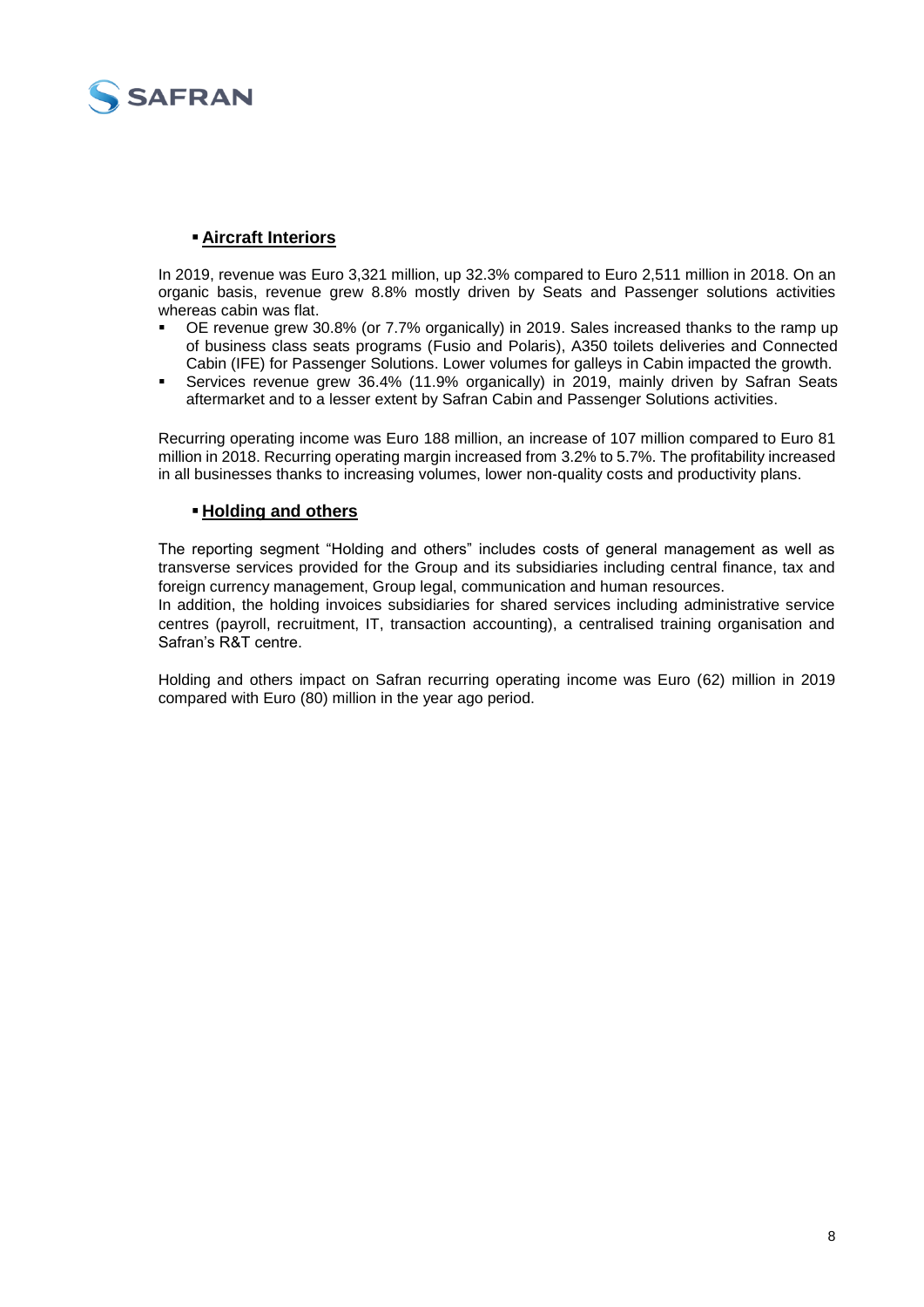

## **Agenda**

| Q1 2020 revenue              | April 29, 2020 |
|------------------------------|----------------|
| Annual general meeting       | May 28, 2020*  |
| H <sub>1</sub> 2020 earnings | July 30, 2020  |

\*(Ex-Date: June 8, 2020, Record Date: June 9, 2020, Payment Date: June 11, 2020) \* \* \* \*

Safran will host today a conference call open to analysts, investors and media at 8:15 am CET which can be accessed at +33 (0)1 72 72 74 03 (France), +44 (0) 207 194 3759 (UK) and +1 646 722 4916 (US) (access code for all countries: 58737770#).

Please ask for the "Safran" conference and state your name. We advise you to dial in 10 minutes before the start of the conference.

The webcast will be available via Safran's website after registration using the following link: https://event.onlineseminarsolutions.com/wcc/r/2156144- 1/0532957939B859C35D16A0A7F9A99447?partnerref=rss-events Participants will have access to the webcast 15 minutes before the start of the conference.

A replay of the conference call will be available until May 27, 2020 at +33 (0)1 70 71 01 60, +44 (0) 203 364 5147 and +1 646 722 4969 (access code for all countries: 418894305#).

The press release, presentation and consolidated financial statements are available on the website at www.safran-group.com (Finance section).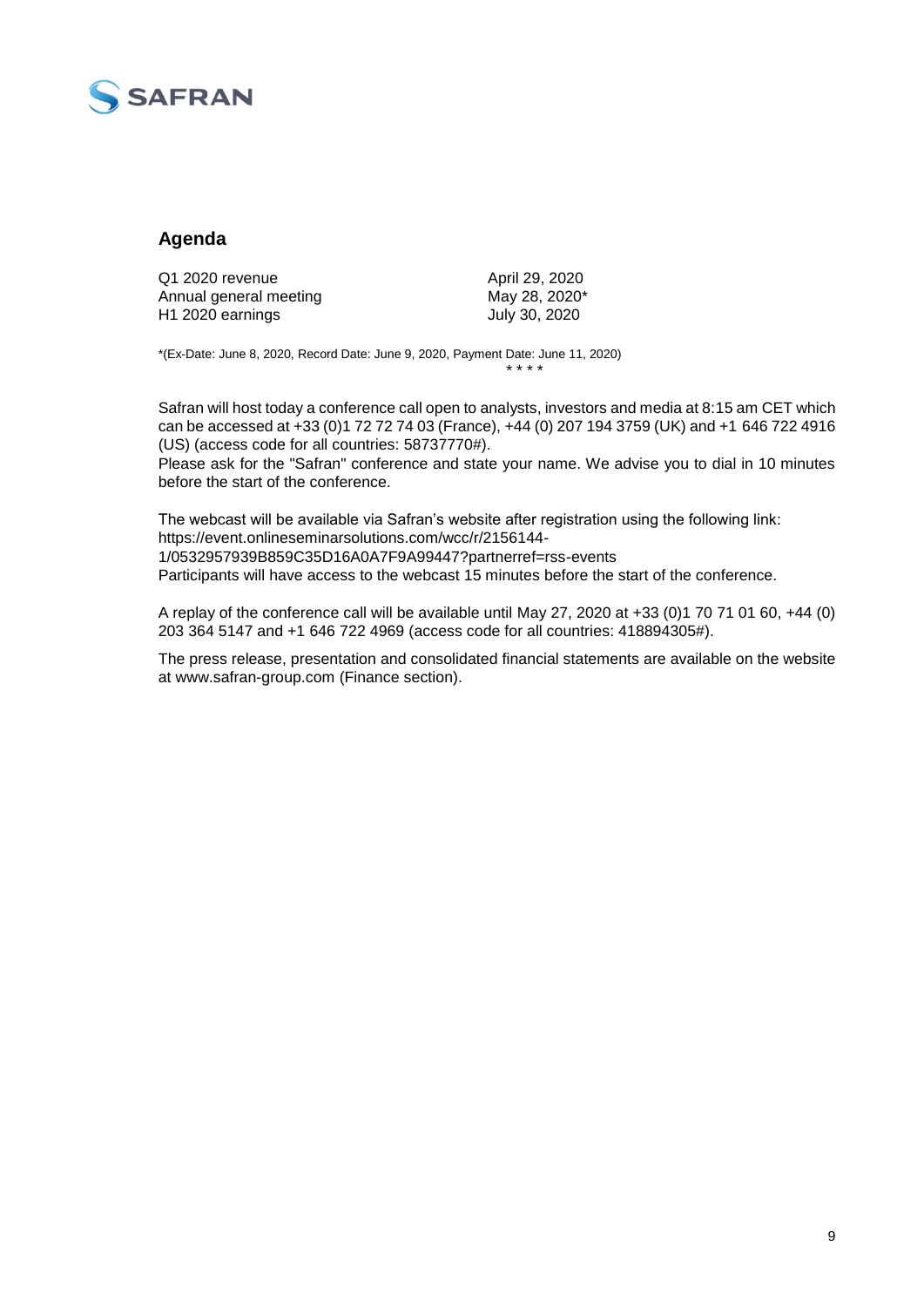

## **Key figures**

#### **1. Adjusted income statement, balance sheet and cash flow**

**The former Zodiac Aerospace Aerosystems and Aircraft Interiors activities were included in Safran's consolidated financial statements as from March 1, 2018.**

| <b>Adjusted income statement</b>                                                     | 2018             | 2019             | % change       |
|--------------------------------------------------------------------------------------|------------------|------------------|----------------|
| (In Euro million)                                                                    |                  |                  |                |
| Revenue                                                                              | 21,050           | 24,640           | 17.1%          |
| Other recurring operating income and expenses<br>Share in profit from joint ventures | (18, 254)<br>227 | (21, 025)<br>205 |                |
| Recurring operating income<br>% of revenue                                           | 3.023<br>14.4%   | 3,820<br>15.5%   | 26.4%<br>1.1pt |
| Other non-recurring operating income and expenses                                    | (115)            | 13               |                |
| <b>Profit from operations</b><br>% of revenue                                        | 2,908<br>13.8%   | 3,833<br>15.6%   | 31.8%<br>1.8pt |
| Net financial income (expense)<br>Income tax expense                                 | (211)<br>(638)   | (89)<br>(1,012)  |                |
| Profit for the period                                                                | 2,059            | 2,732            | 32.7%          |
| Profit for the period attributable to non-controlling interests                      | (78)             | (67)             |                |
| Profit for the period attributable to owners of the parent                           | 1,981            | 2,665            | 34.5%          |
| Earnings per share attributable to owners of parent (basic in $\epsilon$ )           | $4.60*$          | $6.20**$         | 34.8%          |
| Earnings per share attributable to owners of parent (diluted in $\epsilon$ )         | $4.54***$        | $6.13***$        | 35.0%          |

Earnings per share attributable to owners of parent (diluted in  $\xi$ )  $4.54***$  6.13\*\*\*\* [35.0%<br>
"Based on the weighted average number of shares of 430,911,810 as of December 31, 2018<br>
\*\*Based on the weighted average number

| <b>Balance sheet - Assets</b><br>(In Euro million) | Dec. 31,<br>2018 | Dec. 31.<br>2019 | <b>Balance sheet - Liabilities</b><br>(In Euro million) | Dec. 31,<br>2018 | Dec. 31.<br>2019 |
|----------------------------------------------------|------------------|------------------|---------------------------------------------------------|------------------|------------------|
| Goodwill                                           | 5.173            | 5,199            | Equity                                                  | 12.301           | 12,748           |
| Tangible & Intangible assets                       | 14.211           | 13,877           | Provisions                                              | 2.777            | 3.083            |
| Investments in joint ventures and                  | 2.253            | 2,211            |                                                         |                  |                  |
| associates                                         |                  |                  | Borrowings subject to sp. conditions                    | 585              | 505              |
| Right of use                                       |                  | 732              | Interest bearing liabilities                            | 5.605            | 6.779            |
| Other non-current assets                           | 811              | 684              |                                                         |                  |                  |
| Derivatives assets                                 | 753              | 707              | Derivatives liabilities                                 | 1.262            | 1.038            |
| Inventories and WIP                                | 5,558            | 6,312            | Other non-current liabilities                           | 1.664            | 1,342            |
| Contracts costs                                    | 470              | 471              |                                                         |                  |                  |
| Trade and other receivables                        | 6.580            | 7.639            | Trade and other payables                                | 5.650            | 6,164            |
| Contracts assets                                   | 1.544            | 1.743            | <b>Contracts Liabilities</b>                            | 10.453           | 10.923           |
| Cash and cash equivalents                          | 2.330            | 2.632            | Other current liabilities                               | 323              | 226              |
| Other current assets                               | 937              | 601              |                                                         |                  |                  |
| <b>Total Assets</b>                                | 40.620           | 42.808           | <b>Total Equity &amp; Liabilities</b>                   | 40,620           | 42,808           |

| <b>Cash Flow Highlights</b><br>(In Euro million)             | FY 2018 | FY 2019     |
|--------------------------------------------------------------|---------|-------------|
| Recurring operating income                                   | 3,023   | 3,820       |
| One-off items                                                | (115)   | 13          |
| Depreciation, amortization, provisions (excluding financial) | 838     | 1,135       |
| <b>EBITDA</b>                                                | 3,746   | 4,968       |
| Income tax and non-cash items                                | (648)   | (926)       |
| Cash flow from operations                                    | 3,098   | 4,042       |
| Changes in working capital                                   | (27)    | (897)       |
| Capex (tangible assets)                                      | (780)   | (695)       |
| Capex (intangible assets)                                    | (183)   | (134)       |
| Capitalisation of R&D                                        | (327)   | (333)       |
| Free cash flow                                               | 1,781   | 1,983       |
| Dividends paid                                               | (721)   | (817)       |
| Divestments/acquisitions and others                          | (4,623) | (1, 482)    |
| Net change in cash and cash equivalents                      | (3,563) | (316)       |
| Net cash / (Net debt) at beginning of period                 | 294     | $(3,798)^*$ |
| Net cash / (Net debt) at end of period                       | (3,269) | (4, 114)    |

*\* IFRS16 impact at the beginning of period of Euro (529) million*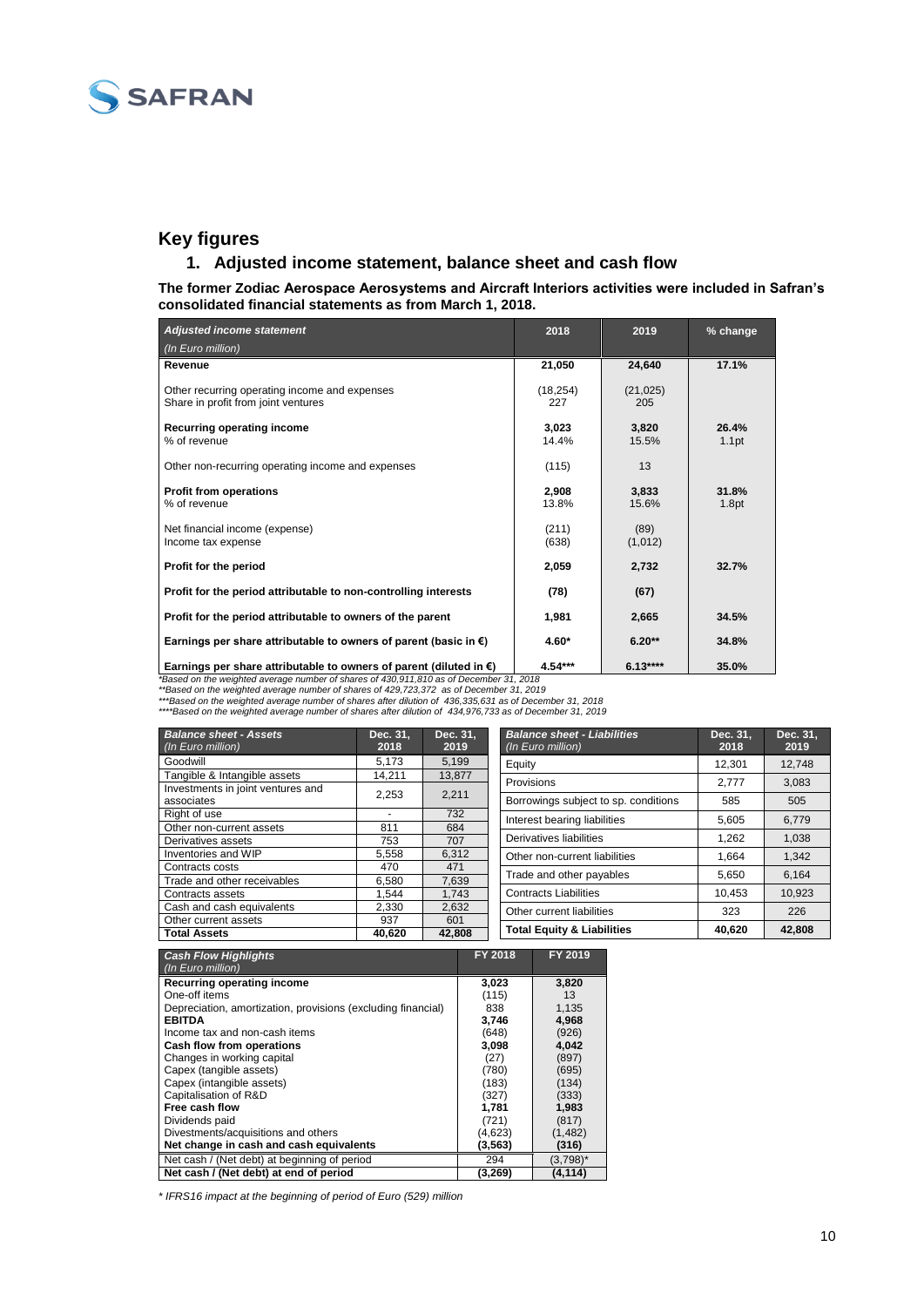

## **2. Segment breakdowns**

**As a reminder, the press release on the new presentation of segment information has been published on July 1, 2019.**

| Segment breakdown of adjusted revenue<br>(In Euro million) | FY 2018 | FY 2019 | % change | % change<br>in scope | % change<br>currency | % change<br>organic |
|------------------------------------------------------------|---------|---------|----------|----------------------|----------------------|---------------------|
| Aerospace Propulsion                                       | 10.579  | 12.045  | 13.9%    |                      | 3.1%                 | 10.8%               |
| Aircraft Equipment, Defense and Aerosystems                | 7.942   | 9.256   | 16.5%    | 5.6%                 | 3.5%                 | 7.4%                |
| <b>Aircraft Interiors</b>                                  | 2.511   | 3.321   | 32.3%    | 19.3%                | 4.2%                 | 8.8%                |
| Holding company & Others                                   | 18      | 18      | n/s      |                      | ٠                    | n/s                 |
| <b>Total Group</b>                                         | 21.050  | 24.640  | 17.1%    | 4.4%                 | 3.4%                 | 9.3%                |

| 2019 revenue by quarter<br>(In Euro million) | Q1 2019 | Q2 2019 | Q3 2019 | Q4 2019 | FY 2019 |
|----------------------------------------------|---------|---------|---------|---------|---------|
| Aerospace Propulsion                         | 2.771   | 3.131   | 2.987   | 3.156   | 12.045  |
| Aircraft Equipment, Defense and Aerosystems  | 2.201   | 2.352   | 2.298   | 2.405   | 9.256   |
| Aircraft Interiors                           | 806     | 834     | 805     | 876     | 3.321   |
| Holding company & Others                     | 2       |         |         | 6       | 18      |
| <b>Total Group</b>                           | 5.781   | 6.321   | 6.095   | 6.443   | 24.640  |

| 2018 revenue by quarter<br>(In Euro million) | Q1 2018 | Q2 2018 | Q3 2018 | Q4 2018 | FY 2018 |
|----------------------------------------------|---------|---------|---------|---------|---------|
| Aerospace Propulsion                         | 2.319   | 2.486   | 2.524   | 3.250   | 10.579  |
| Aircraft Equipment, Defense and Aerosystems  | 1.641   | 2.070   | 2.052   | 2.179   | 7.942   |
| Aircraft Interiors                           | 256     | 724     | 769     | 762     | 2,511   |
| Holding company & Others                     | 6       |         | 3       |         | 18      |
| <b>Total Group</b>                           | 4.222   | 5.284   | 5.348   | 6.196   | 21.050  |

| Segment breakdown of recurring operating<br>income<br>(In Euro million) | 2018  | 2019  | $%$ change |
|-------------------------------------------------------------------------|-------|-------|------------|
| <b>Aerospace Propulsion</b>                                             | 2,030 | 2.485 | 22.4%      |
| % of revenue                                                            | 19.2% | 20.6% |            |
| Aircraft Equipment, Defense and Aerosystems                             | 992   | 1.209 | 21.9%      |
| % of revenue                                                            | 12.5% | 13.1% |            |
| <b>Aircraft Interiors</b>                                               | 81    | 188   | 132.1%     |
| % of revenue                                                            | 3.2%  | 5.7%  |            |
| Holding company & Others                                                | (80)  | (62)  | na         |
| <b>Total Group</b>                                                      | 3,023 | 3,820 | 26.4%      |
| % of revenue                                                            | 14.4% | 15.5% |            |

| <b>One-off items</b><br>(In Euro million)         | 2018  | 2019  |
|---------------------------------------------------|-------|-------|
| Adjusted recurring operating income               | 3,023 | 3,820 |
| % of revenue                                      | 14.4% | 15.5% |
|                                                   |       |       |
| <b>Total one-off items</b>                        | (115) | 13    |
| Capital gain (loss) on asset disposal             |       | 12    |
| Impairment reversal (charge)                      | (38)  | (11)  |
| Other infrequent & material non-operational items | (77)  | 12    |
|                                                   |       |       |
| Adjusted profit from operations                   | 2,908 | 3,833 |
| % of revenue                                      | 13.8% | 15.6% |

| Euro/USD rate             | FY 2018 | <b>FY 2019</b> |
|---------------------------|---------|----------------|
| Average spot rate         | 1.18    | 1.12           |
| Spot rate (end of period) | 1.15    | 1.12           |
| Hedge rate                | 1.18    | 1.18           |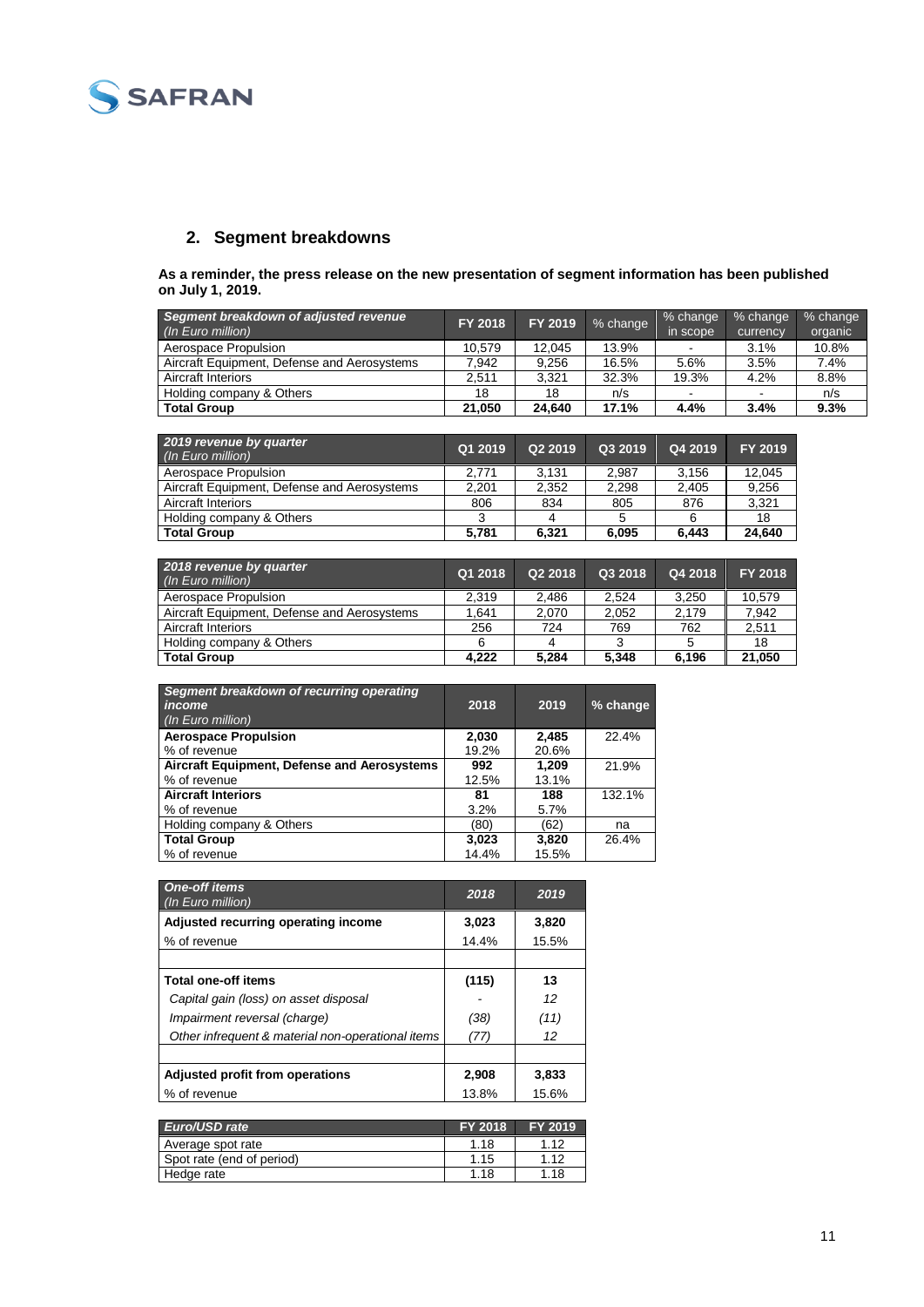

#### **Notes**

#### **[1] Adjusted revenue**

To reflect the Group's actual economic performance and enable it to be monitored and benchmarked against competitors, Safran prepares an adjusted income statement in addition to its consolidated financial statements.

Safran's consolidated income statement has been adjusted for the impact of:

- purchase price allocations with respect to business combinations. Since 2005, this restatement concerns the amortization charged against intangible assets relating to aircraft programs revalued at the time of the Sagem-Snecma merger. With effect from the first-half 2010 interim financial statements, the Group decided to restate:
	- the impact of purchase price allocations for business combinations, particularly amortization charged against intangible assets recognized at the time of the transaction and amortized over extended periods due to the length of the Group's business cycles and the impact of remeasuring inventories, as well as
	- gains on remeasuring any previously held equity interests in the event of step acquisitions or asset contributions to joint ventures;

Safran has also applied these restatements to the acquisition of Zodiac Aerospace with effect from 2018.

- the mark-to-market of foreign currency derivatives, in order to better reflect the economic substance of the Group's overall foreign currency risk hedging strategy:
	- revenue net of purchases denominated in foreign currencies is measured using the effective hedged rate, i.e., including the costs of the hedging strategy,
	- all mark-to-market changes on instruments hedging future cash flows are neutralized.

The resulting changes in deferred tax have also been adjusted.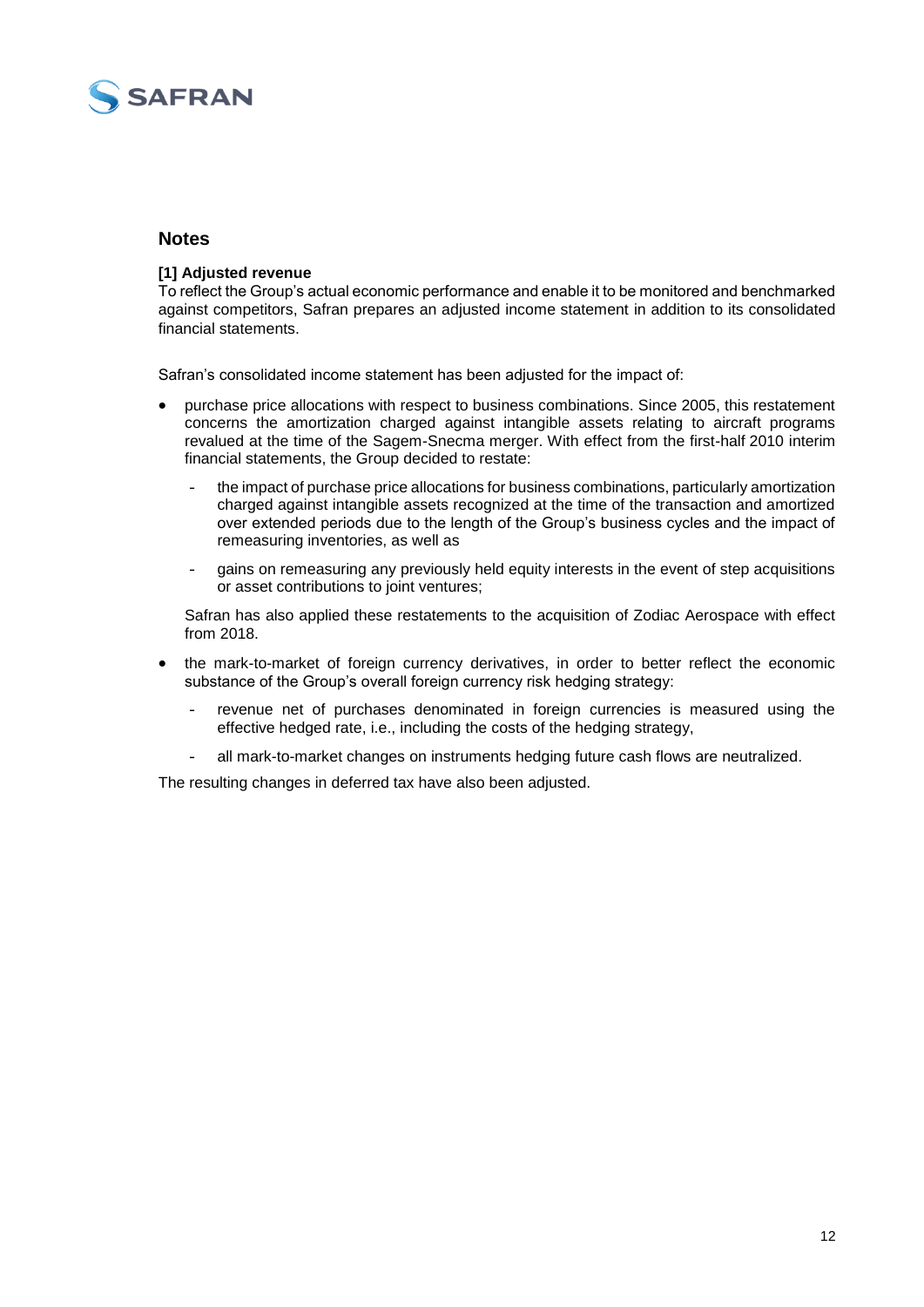

#### **FY 2019 reconciliation between consolidated income statement and adjusted consolidated income statement:**

| FY 2019                                              |                             | <b>Currency hedging</b>            |                                             | <b>Business combinations</b>                                            |                                                        |                  |
|------------------------------------------------------|-----------------------------|------------------------------------|---------------------------------------------|-------------------------------------------------------------------------|--------------------------------------------------------|------------------|
| (In Euro million)                                    | <b>Consolidated</b><br>data | Remeasurement<br>of revenue<br>(1) | Deferred<br>hedging gain<br>$/$ loss<br>(2) | Amortization of<br>intangible assets<br>-Sagem-<br>Snecma merger<br>(3) | PPA impacts -<br>other business<br>combinations<br>(4) | Adjusted<br>data |
| <b>Revenue</b>                                       | 25,098                      | (458)                              | $\blacksquare$                              |                                                                         | ۰.                                                     | 24,640           |
| Other operating income and expenses                  | (21,438)                    | 9                                  | (1)                                         | 51                                                                      | 354                                                    | (21, 025)        |
| Share in profit from joint ventures                  | 164                         |                                    |                                             |                                                                         | 41                                                     | 205              |
| <b>Recurring operating income</b>                    | 3,824                       | (449)                              | (1)                                         | 51                                                                      | 395                                                    | 3.820            |
| Other non-recurring operating income and<br>expenses | 13                          |                                    |                                             |                                                                         |                                                        | 13               |
| <b>Profit (loss) from operations</b>                 | 3,837                       | (449)                              | (1)                                         | 51                                                                      | 395                                                    | 3,833            |
| Cost of debt                                         | (33)                        |                                    |                                             |                                                                         |                                                        | (33)             |
| Foreign exchange gains (losses)                      | (283)                       | 449                                | (175)                                       |                                                                         |                                                        | (9)              |
| Other financial income and expense                   | (47)                        |                                    |                                             |                                                                         |                                                        | (47)             |
| <b>Financial income (loss)</b>                       | (363)                       | 449                                | (175)                                       | --                                                                      |                                                        | (89)             |
| Income tax expense                                   | (962)                       |                                    | 60                                          | (13)                                                                    | (97)                                                   | (1,012)          |
| Profit (loss) from continuing operations             | 2,512                       | ۰                                  | (116)                                       | 38                                                                      | 298                                                    | 2,732            |
| Attributable to non-controlling interests            | (65)                        | ۰                                  | $\blacksquare$                              | (2)                                                                     |                                                        | (67)             |
| Attributable to owners of the parent                 | 2,447                       | ۰                                  | (116)                                       | 36                                                                      | 298                                                    | 2,665            |

*(1) Remeasurement of foreign-currency denominated revenue net of purchases (by currency) at the hedged rate (including premiums on unwound options) through the reclassification of changes in the fair value of instruments hedging cash flows recognized in profit or loss for the period.*

*(2) Changes in the fair value of instruments hedging future cash flows that will be recognized in profit or loss in future periods (a negative €175 million excluding tax), and the impact of taking into account hedges when measuring provisions for losses on completion (a negative €1 million at December 31, 2019).*

*(3) Cancellation of amortization/impairment of intangible assets relating to the remeasurement of aircraft programs resulting from the application of IFRS 3 to the Sagem-Snecma merger.*

*(4) Cancellation of the impact of remeasuring assets at the time of the Zodiac Aerospace acquisition for €315 million excluding deferred tax and cancellation of amortization/impairment of assets identified during other business combinations.*

Readers are reminded that only the consolidated financial statements are reviewed by the Group's statutory auditors. The consolidated financial statements include revenue and operating profit indicators set out in the adjusted data in Note 5, "Segment information" of the full-year consolidated financial statements.

Adjusted financial data other than the data provided in Note 5, "Segment information" of the consolidated financial statements, are subject to verification procedures applicable to all of the information provided in the full-year financial report.